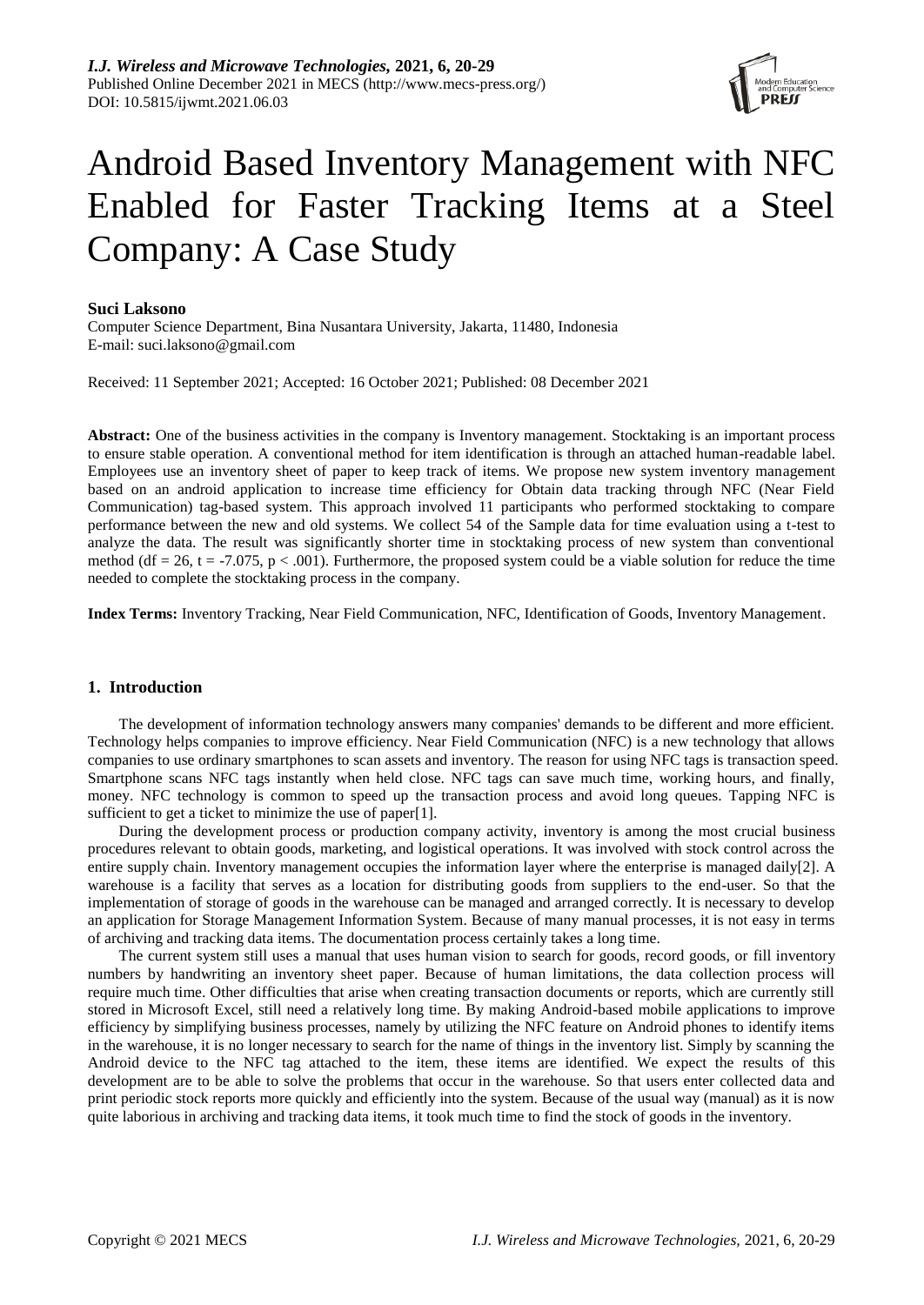# **2. Related Works**

Many researchers studied NFC technologies for many applications in this current technological era. Providing different experiences to interact with can accelerate the transaction process, increase efficiency, and reduce costs. Here we survey some other related work, which shows the importance of our study.

Anita Chaudhari et al. (2016) explain in her paper that there are two types of NFC devices

1. Active device: a device that has its power supply

2. Passive devices: devices that do not have their power supply

The author uses active NFC devices on Android devices to book tickets. The benefits of Android applications with NFC, customers no longer need to queue long to get access because the ticket printing process takes a long time. NFC only needs to be neared or tapped to be able to send or read data. The use of NFC technology can also minimize paper use [1].

In the paper, Norsuzila Ya'acob et al. (2014) using NFC Mifare card tags to replace barcode scans, the hardware used to read NFC tags is Arduino ATMEGA 2560 and uses laptops to get product information. By using Arduino, it has limited capabilities and complex wiring as tested by researchers. Arduino becomes dysfunctional after adding an SD card module. Researchers suspected of having a short circuit [3].

Research conducted by Urien & Piramuthu (2013) explains the framework for authentication for transactions using existing NFC technology on smartphones. The framework connects several devices in a retail environment, such as RFID tags, barcodes, sign-in terminals, and point of sale. In every user transaction, there is an authentication protocol that aims to increase the security of clones. Researchers use a smartphone to scan goods to be purchased and then paid at the point of sale with NFC. By utilizing NFC technology can avoid long queues [4].

Irfanto et al. propose that IRSY is Inventory Reporting System [5]. It is an inventory system based on android for reporting broken facilities to the secretariat at engineering faculty. This system uses android because it is a mature technology and easy to use. Conventional manual reporting with paper-based leads to a late response to reporting is inefficient. To address those problems, the authors proposed using the inventory system.

Chang et al. developed an inventory control system using NFC technology based on an android smartphone to manage the facility. This system has many functions such as NFC card checking, stock tacking, data search, and edit data. Furthermore, integrated with the web. NFC has the advantage of paper-based, NFC tag only contact with smartphone NFC enabled, the information about the facility will right away appear, its time more efficient than paper base checking [6]

Kachingwe et al. [7] proposed a mobile inventory system using NFC technologies To reduce errors caused by manual counting. In this solution, the goods are tagged with an NFC tag so that authors can process data collection in real-time. Scanned Items automatically upload to the database server. Therefore, reducing time compared to manual counting and inventory system based on excel spreadsheets

The biometric attendance system has disadvantages, such as fingerprint attendance, sensitivity to finger condition. Masruroh et al. [8] proposed mobile attendance system using NFC with integrated cloud storage to monitor and handling data at any place. The system uses Raspberry Pi and Android. They promote design system using a combination of NFC and facial image for authorization so that the system reduces time on documentation and paper use

Sukaphat et al. [9] proposed a class attendance application using NFC technology. They developed this system for the university. The proposed system consisted of two modules, i.e., the NFC module and the Web module. NFC module runs on a lecturer's mobile phone to get student identifications. Not all mobile phones support NFC technology. If the student's phone does not have NFC, they can use a web module to process the attendance. The authors conducted A satisfaction survey results average satisfaction of 88.57%

An intelligent warehouse management system based on NFC describes in [10]. This paper describes an enhanced storage management system in a warehouse using NFC technology. NFC is suitable for intelligent storage management. It has advantages compared to other wireless technology, i.e., easy to implement, read and write incorporated directly into the phone, low energy consumption, high security, and fast identifications. This paper gives benefit to enterprises because of the efficiency of operational

Dijana [11] developed a system android application for identifying objects based on QR codes. The system consists of three-part: client android application, database, and Web services. Moreover, the Authors use the Android phone camera to scan QR codes and the Web service to prevent direct access to the database. In this paper, the authors use to record the computer equipment, but authors can use the system for other purposes.

Nicky Shetty [12] presents android based asset management system that uses NFC to identify the asset. Data integrity in medical equipment is crucial on which lives to depend. The data should not be tamper with by an unauthorized user. Therefore, they use a digital signature to protect tag data based on asymmetric cryptography. It also allows users to take a picture and add a description to its stored data. Besides, the system provides a secure login to enable the storekeeper to modify its data.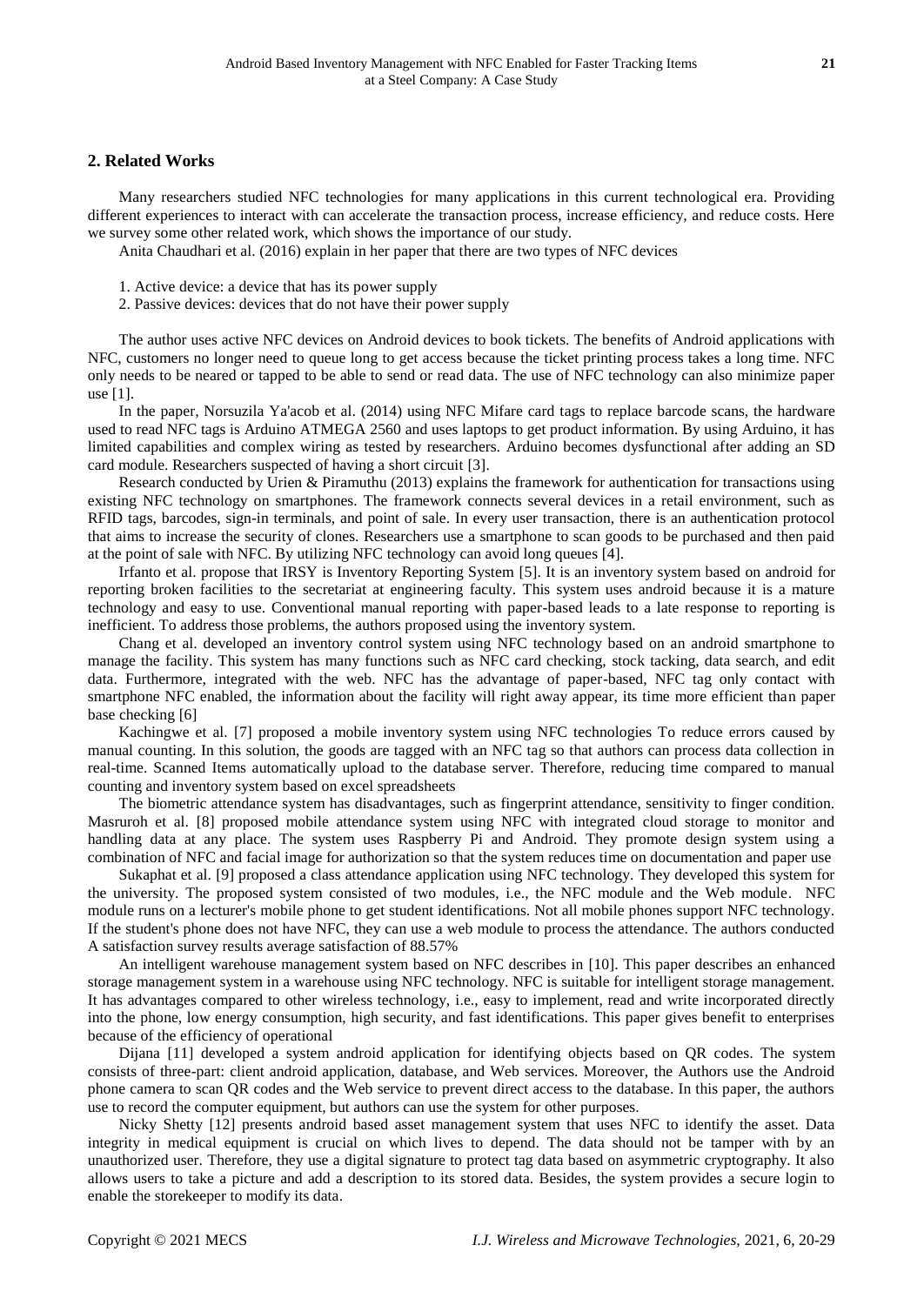Authors [13] proposed a human resource monitoring system for a security firm. Management can track the movement of the guards with the help of NFC as a location marker and android to send information to the system. With this system, the company can proactively follow up if the guards are not present on time. Hence, the proposed approach can reduce the company's cost of providing employment services due to the penalty issue. However, this system still manually sends data using GPRS

In [14], the Authors designed a verification system for many aspects in a warehouse integrated into the warehouse management system. Authors have improved in verification by taking advantage of NFC technology. As a result of this study, the NFC verification system exceeds other methods, i.e., quick verification speed, scalable, and reliability. additionally, any NFC enabled smartphone can read NFC or an external reader

The authors [15] propose food traceability using NFC identification to comply with food safety. End-user can tap the food labels to get information on food traceability from production to consumers with their smartphone NFC enabled. RFID is helpful in the company environment but not for the consumer. NFC's use allows bringing information to the end-user. However, the paper-based system is the only way to achieve traceable products in many cases.

# **3. Research Method**

In this study, the implementation of an inventory system using NFC. The research methodology will be carried out in six stages are shown in Fig 1.



Fig.1. Stages Research Methodology

Data collection will be carried out in the system design stage by conducting interviews with parties who interact in the business process to obtain the system development data. After the data is collected, the data will be analyzed to make the application system features.

Furthermore, prototyping will be carried out to facilitate user desires and create a system that has gone through an analysis of user needs in interviews. After the programming process is complete. We perform testing to make sure it works properly

Furthermore, the application is evaluated in a way compared to the manual process. The time needed to search for goods using the application is faster to inventory goods? Suppose the application meets the time required to collect goods is more immediate than manual. In that case, the application can be recommended.

#### *3.1. System Design*

Implementation inventory management application using the NFC on a smartphone runs on the Android operating system. It uses a passive NFC tag to store inventory asset data.

In Fig 2. The flowchart describes the overall way the application system works. The hardware is operated using an Android smartphone that has an NFC feature embedded in it. The smartphone can provide power to a passive NFC tag to exchange data. A passive NFC tag with payload data in the form of item code can interact with a smartphone when the NFC tag is brought closer to a smartphone. This application can detect any NFC tags when the NFC tag is brought near to the smartphone. If the tag that is brought near contains the appropriate format data, the detail displays the item. On the contrary, if the data format does not match, an error message will be displayed. This process will continue until the scanning process gets the appropriate NFC tag.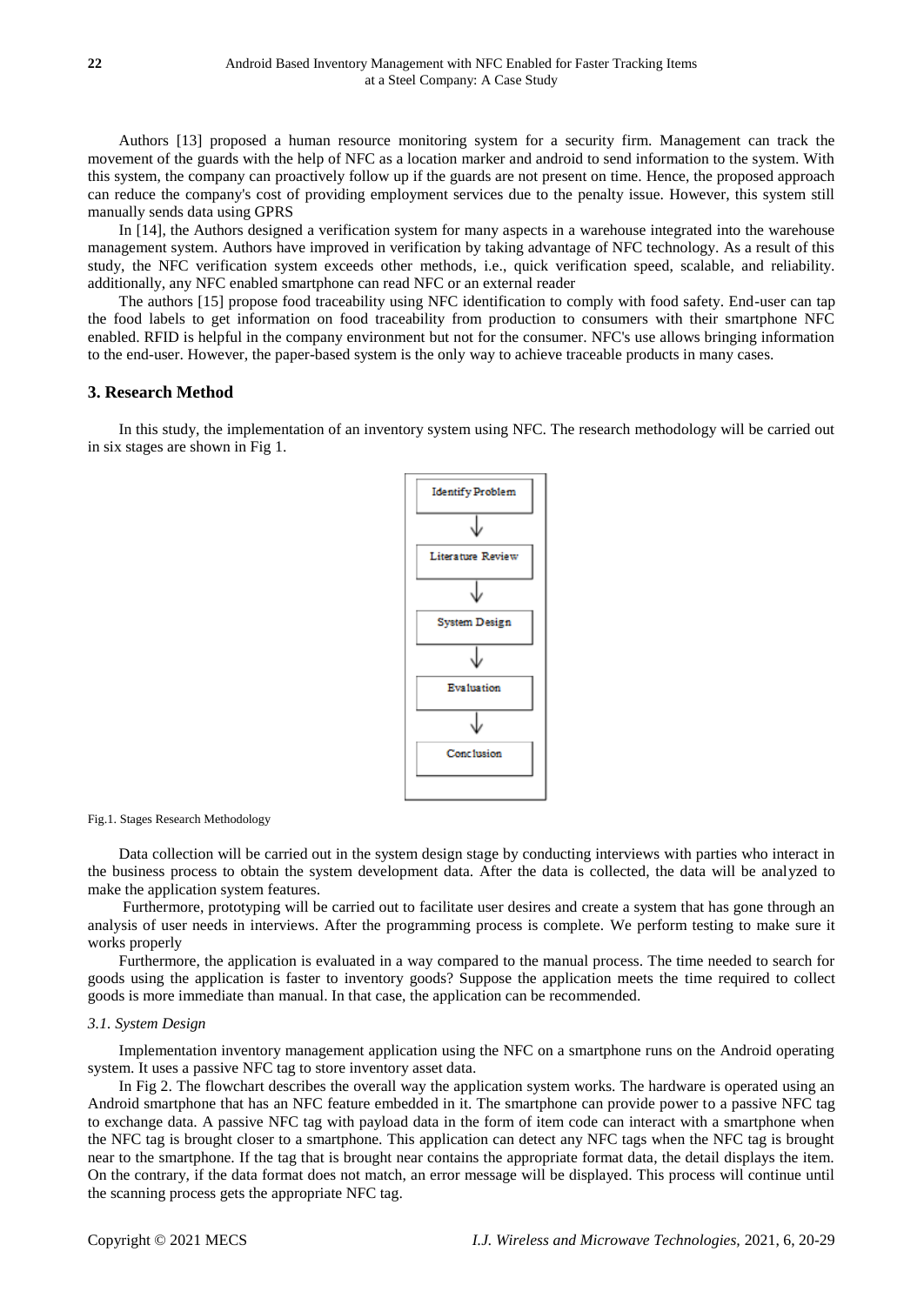Fig 3. is a wireframe application. When the prototype of the application is first to run, a screen design on the start page will display the start page. There is a search feature on the start page, a list of categories of goods or types of goods, the user can select the category of goods that he wants to display..

The add action button to add new items. When the user selects the add action button, a second display will be displayed, containing details of the item to be added containing an item's name. The NFC tag number is a unique code to identify the object and adds an image in the form of a display of the thing user wants to use.



Fig.2. Flowchart of Scan Functionality



#### Fig.3. Wireframe of application

#### *3.2. Data Collection Method*

Through literature studies and interviews, we use for data collection method. In the literature study. We also studied the research results done by other researchers before, especially those with topics on NFC technology such as NFC in inventory systems, NFC on Android mobile devices, and applied protocols or frameworks to improve security. Interviews are conducted to obtain data from parties who interact with the business process to get the needs and problems in the current system to make it easier for the admin to produce reports.

## **4. Evaluation Method**

Define abbreviations and acronyms the first time they are used in the text, even after they have been defined in the abstract. Do not use abbreviations in the title unless they are unavoidable.

## *4.1. Time Evaluation*

A scenario test is carried out to find out the time needed to find an asset. The first scenario of the asset search uses an NFC-based application. In searching for goods, employees open an NFC-based inventory application on an Android smartphone. They are brought closer to the NFC tag that is labeled goods. The time needed to scan all items is recorded using a stopwatch measuring device.

The second scenario is a manual search for goods without using an application, namely the process usually done manually using an inventory sheet as a reference for item data. Employees look for items by looking at item labels, then search and adjust those in the inventory sheet, the time required for the search process for all items recorded using a stopwatch measuring instrument. The time obtained from the measurement results using the application and manual is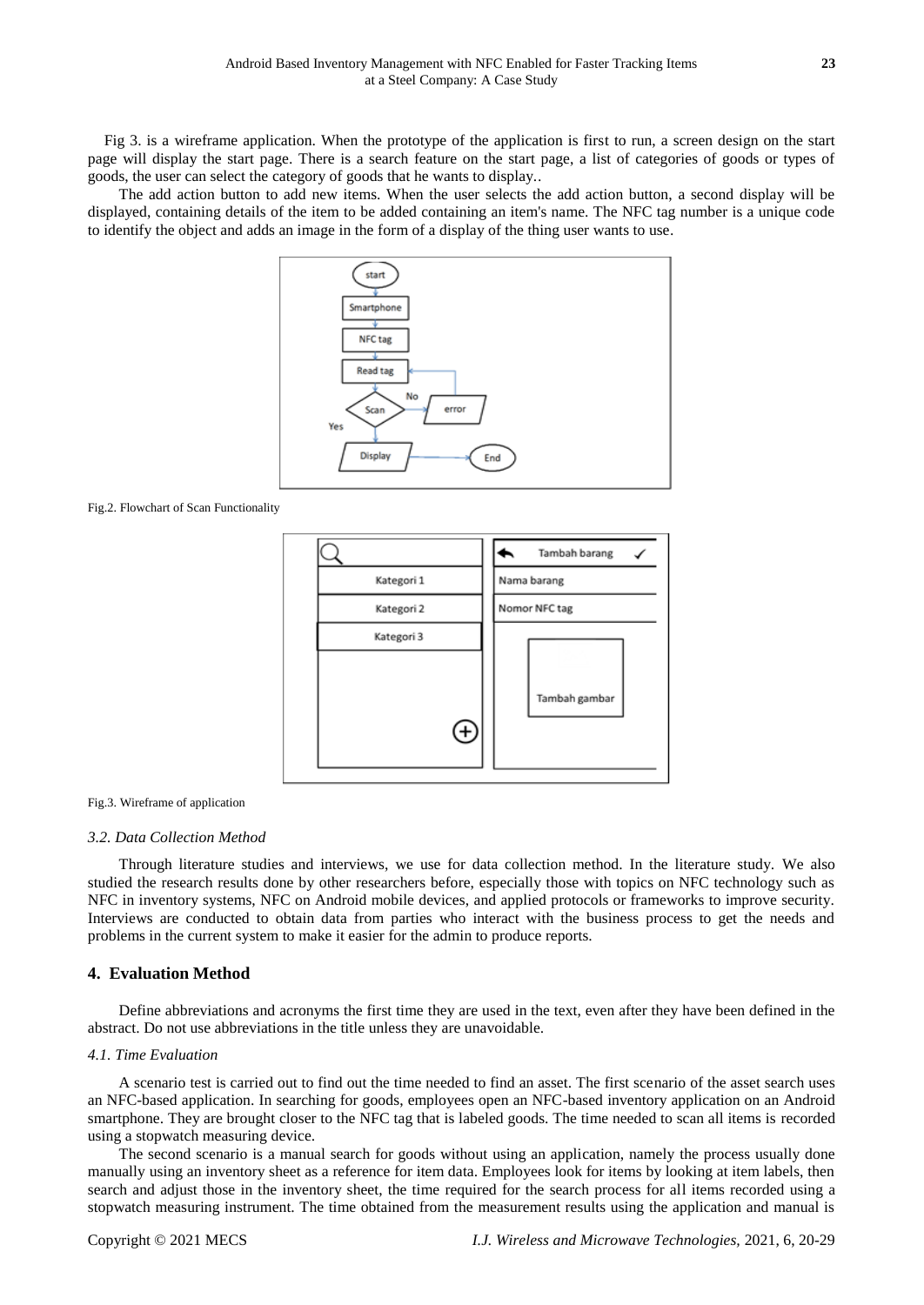then compared to obtain the time difference to test the effectiveness of asset search speed

There are 2 sample groups of the measurement of the time of asset data collection, namely before the implementation and after the implementation of the new system. Each group contains 20 data on the number of samples of the test results. Each sample group calculates the average value after all values is known, then determines whether there is a difference or not. The average between the two groups before implementation and after implementation was performed a statistical paired t-test to determine the significant changes. The paired t-test was used to compare how significant the difference was between the means of the unrelated groups. By using the following formula

$$
t = \frac{\sum d}{\sqrt{\frac{n\left(\sum d^2\right) - \left(\sum d\right)^2}{n-1}}}
$$
(1)

Where

 $\Sigma d$  = sum of differences

 $n =$ sample size

To calculate the data, we do not do it by hand. The data is tested using SPSS software to determine whether the new system is suitable for use or not.

Meanwhile, to measure the increase time efficiency from previous business process, we can obtain it by comparing the total time before implementation and after implementing the formula.

$$
\text{Efficiency} = \frac{TM - TS}{TM} \times 100\%
$$
 (2)

Where

TM = Amount of time manually checked  $TS =$  Amount of time with a system checked

## **5. Experiments and Results**

The primary purpose of conducting the study was to streamline the inventory management process that Company faces. The results obtained from system designing prototype development and testing are presented in this section. The proposed prototype application was developed to show how the fully implemented system would alleviate the inefficiency currently faced by Company.

Two experiments were conducted during the proposed system development: (a) functional testing and (b) efficiency comparison. The first experiment is to develop the mobile application with the NFC feature, which is integrated with mobile databases. Meanwhile, the second experiment compares the time using NFC System inventory with a manual system.

#### *5.1. Functional Testing*

The previous section has already mentioned that the prototype application consists of a start page, a list of goods that can be scrolled down, and a detailed display. The start page presents several options to the user to choose from what task to perform, such as searching a particular good, adding a new item, creating reports in excel formats, and the information on the current quantity of goods stock. Fig 4. The screenshot for the start page

Fig 5. shows a page for adding details of a new item. The user can add item names, item code, quantity, and pictures to the forms and write them to the database.

Fig 6. shows a screenshot for generating the stock report in excel format. The inventory report displays the description of the item, item name, item code, and quantity.

Fig 7. shows scanning data from NFC tag using a smartphone Enabled NFC. Smartphone scans the NFC tag on The item control card and captures the code item stored in the NFC tag, then shows the details page from a database

Fig 8. shows the screenshot of the detail page. When a user holds a smartphone close to the NFC tag, this display appeared, or the user can see the detail page by selecting an item from the list on the start page. This screen details the item, such as item name, code item, quantity, transfers outward. From this page, the user can take an item outward, delete an item, and write currently displayed data into the NFC tag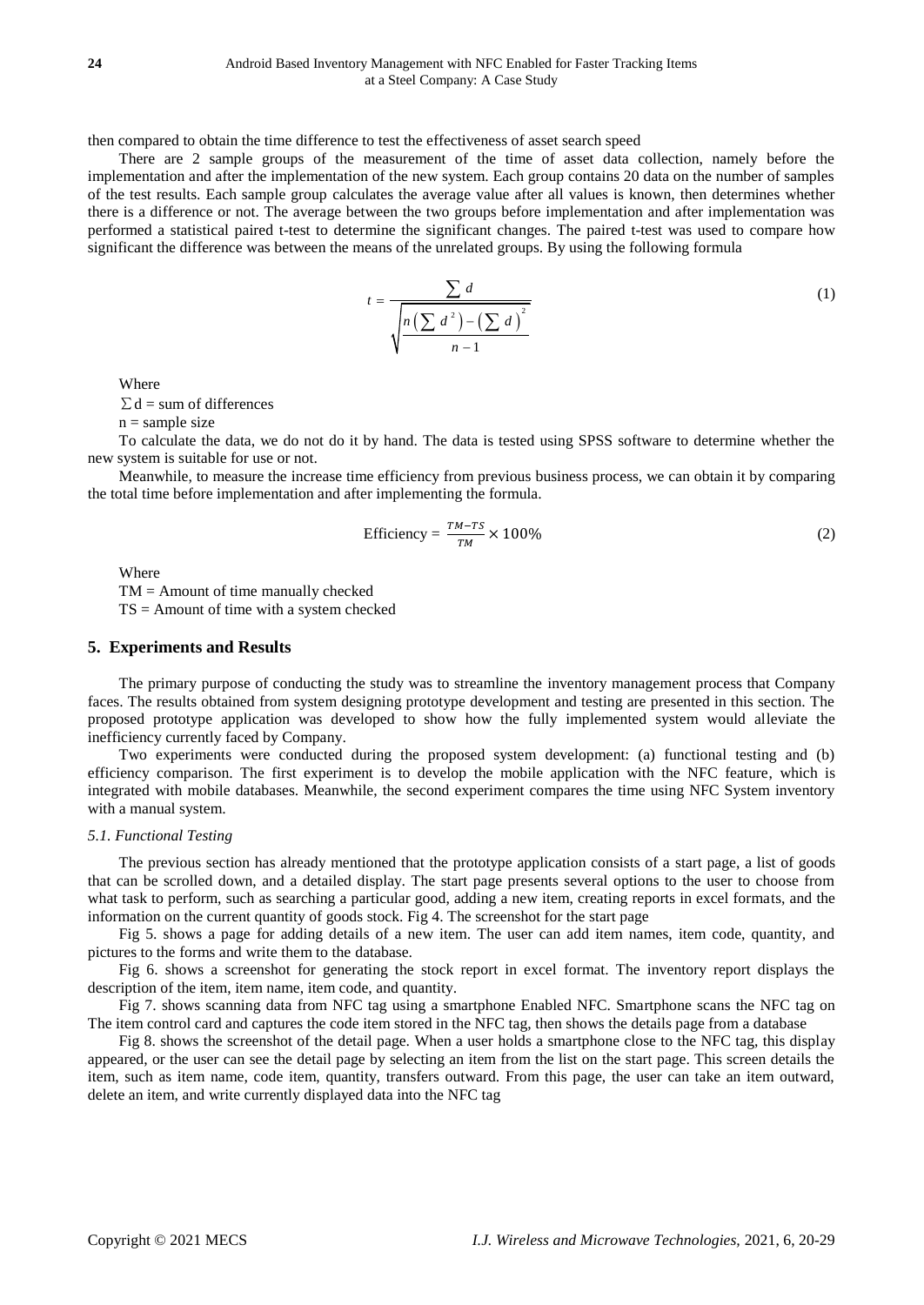| 144,944                                                                                       |                                      | 41.000/s.c/ 40.105.0 |
|-----------------------------------------------------------------------------------------------|--------------------------------------|----------------------|
| <b>Inventory</b>                                                                              |                                      | a                    |
| Varied Seal<br>Coolant Seal<br>04232293                                                       | Jumlah: D<br>Jmil barang<br>keluar 0 | AMBIL BARANG         |
| Seal Inner<br>Ring<br>021474836                                                               | Jumlah: D<br>Jmil barang<br>keluar 0 | AMBIL BARANG         |
| <b>Bot Bur</b><br>Chock Guide<br>Liner Guidr<br>49.5wv200h<br>x2251.ss400-<br>oh.<br>04147237 | Jumlah: 0<br>Jmil barang<br>keluar 0 | AMRIL BARANO         |
| <b>Bot Bur</b><br>Chock Guide<br>Liner Guidr<br>49.5wx225h<br>x2251.ss400-<br>ph<br>04147235  | Jumlah: D<br>Jmil barang<br>keluar 0 | AMBIL BARANG         |
| Pad 110wx2<br>40Lx125T for<br>top bur wiper<br>04145701                                       | Jumlah: 0<br>Jmil barano<br>keluar 0 | AMBIL BARANG         |
| <b>Pad 110wv</b>                                                                              | Jumlah: 0                            | ٠                    |

#### Fig.4. Start page of the application

| 1:45 PM |               | 30.7KB/s unit 4G                                                |
|---------|---------------|-----------------------------------------------------------------|
|         |               | <b>Tambah Barang Baru</b>                                       |
|         | Tambah Gambar | Masukan nama barar<br>Masukan kode baran<br>Masukan jumlah bara |
|         |               | <b>TAMBAH BARANG</b>                                            |
|         |               |                                                                 |
|         |               |                                                                 |

Fig.5. Adding details of the application.

#### *5.2. Paired Sample T-Test for Time Comparison*

In this part, we use statistical analysis to evaluate if the new system is faster than the old system. Paired t-test to compare the means result of inventory checking time between the new and old system. To be able to perform a parametric statistical test, the normality assumption must be met. Thus the test of normality is performed. The results are shown in Table 1. Kolmogorov-Smirnov statistic gives a non-significant result on both variable scores Sig value are .200 and .163 respectively as both p-value greater than 0.05 data are normally distributed

The results of paired t-test analysis can be seen in table 2. Namely paired samples test showed that there was a significant decrease in time difference (value of sig  $(2$ -tailed) < 0.05) between the old system using manual search and write to inventory sheet while the new system use android and NFC tag ( $M1 = 568.9$ ,  $M2 = 759.4$ ) (table 3.).

Table 1. Normality Test Results

|        |                  | Kolmogorov-Smirnov |      |                  | <b>Shapiro-Wilk</b> |      |
|--------|------------------|--------------------|------|------------------|---------------------|------|
|        | <i>Statistic</i> | df                 | Sig. | <b>Statistic</b> | df                  | Sig. |
| system | .130             | 27                 | .200 | .932             | 27                  | .078 |
| manual | 143              | 27                 | .163 | .960             | 27                  | .364 |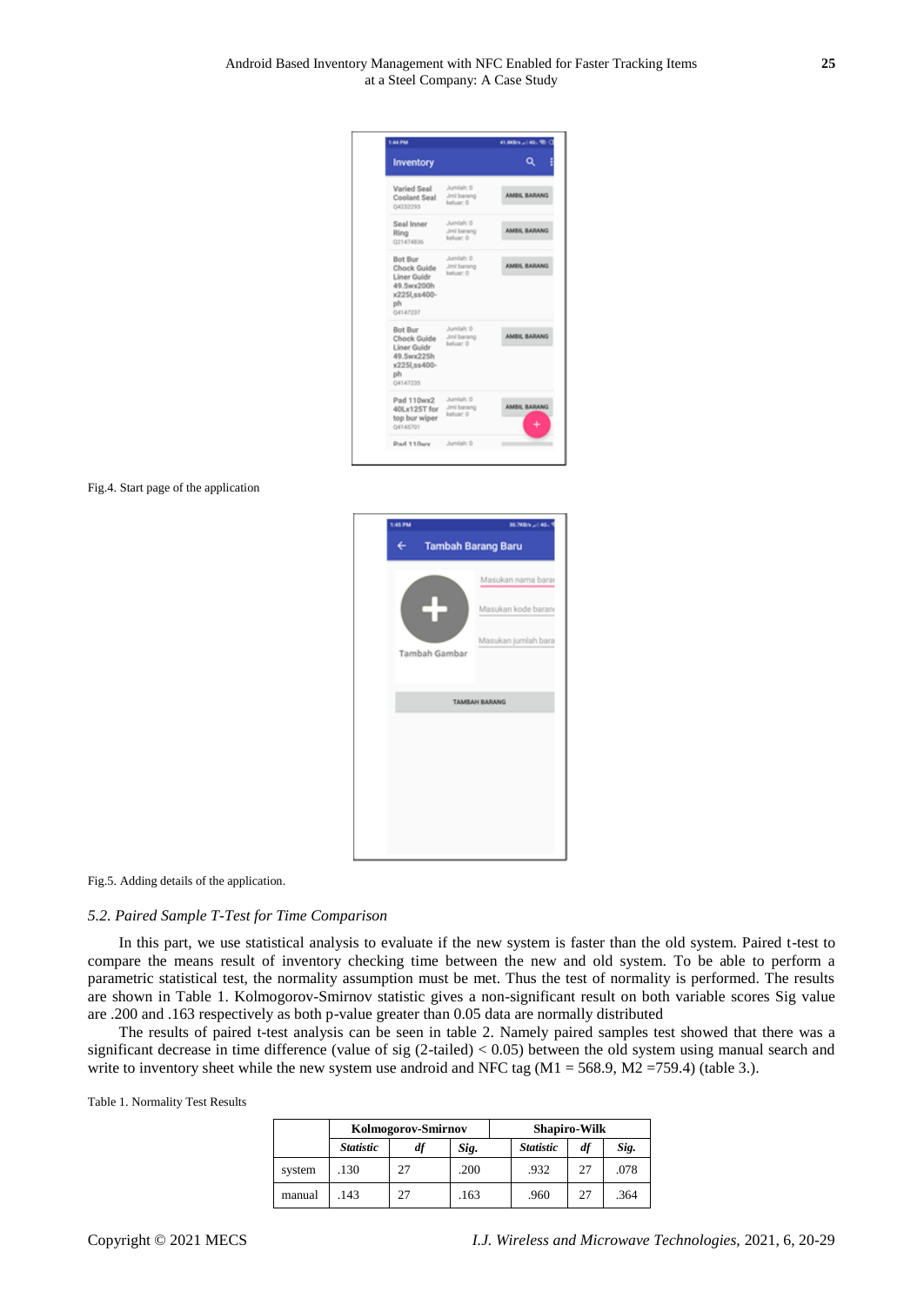Table 2. Paired Samples Test

|        |                 | <b>Paired Differences</b> |                      |                      |                                              |              |          |    |                   |
|--------|-----------------|---------------------------|----------------------|----------------------|----------------------------------------------|--------------|----------|----|-------------------|
|        |                 | Mean                      | Std.                 | Std.                 | 95% Confidence Interval of<br>the Difference |              |          | df | $Sig. (2-tailed)$ |
|        |                 |                           | <b>Deviatio</b><br>n | <b>Error</b><br>Mean | Lower                                        | <b>Upper</b> |          |    |                   |
| Pair 1 | system - manual | $-190.55333$              | 139.94859            | 26.93312             | $-245.91515$                                 | $-135.19151$ | $-7.075$ | 26 | .000              |

Table 3. Paired Samples Statistics

|                   |        | Mean     |                   | <b>Std. Deviation</b> | <b>Std. Error Mean</b> |
|-------------------|--------|----------|-------------------|-----------------------|------------------------|
| Pair <sub>1</sub> | svstem | 568.9148 | $\sim$<br>∼       | 17.32935              | 22.58004               |
|                   | manual | 759.4681 | ~~<br><u>، سە</u> | 207.03737             | 39.84436               |

| 1:45 PM                                                                                  |                                                                          | 31,000/s.c (40, %) CBD                                                                                                                 |
|------------------------------------------------------------------------------------------|--------------------------------------------------------------------------|----------------------------------------------------------------------------------------------------------------------------------------|
| Inventory                                                                                |                                                                          | I<br>Q.                                                                                                                                |
| <b>Varied Seal</b><br><b>Coolant Seal</b><br>042322933                                   | <b>Jumlah</b> : 0<br><b>Jmil barang</b><br><b><i><u>keluar</u></i></b> O | AMBIL BARANG<br><u> a shekara ta 1999 a shekara ta 1999 a shekara ta 1999 a shekara ta 1999 a shekara ta 1999 a shekara ta 1999 a </u> |
| Seal Inner<br>Ring<br>021474836                                                          | Jumlah: 0<br><b>Jmil barano</b><br>keluar 0                              | <b>AMBIL BARANG</b><br>____                                                                                                            |
| <b>Bot Bur</b>                                                                           | <b>Jumlah: 0</b>                                                         |                                                                                                                                        |
| C<br>Tulis nama untuk file xis<br>ı                                                      |                                                                          |                                                                                                                                        |
| ı<br>nama file                                                                           |                                                                          |                                                                                                                                        |
| ı<br>ć<br><b>KEMBALI</b>                                                                 |                                                                          | <b>SIMPAN</b>                                                                                                                          |
| <b>Chock Guide</b><br><b>Liner Guidr</b><br>49.5wx225h<br>x2251,ss400-<br>ph<br>O4147235 | <b>Jimil barang</b><br><b>Value 0</b>                                    | <b>AMBIE RARANG</b>                                                                                                                    |
| <b>Pad 110wx2</b><br>40Lx125T for<br>top bur wiper<br>04145701                           | <b>Jumlah</b> 0<br><b>Jmil barang</b><br>keluar 0                        | <b>AMBIL BARANG</b><br>÷                                                                                                               |
| Pad 110wx                                                                                | <b>Jumlah: 0</b>                                                         | _____                                                                                                                                  |

Fig.6. Generating Stock Report.



Fig.7. Scanning NFC Tag.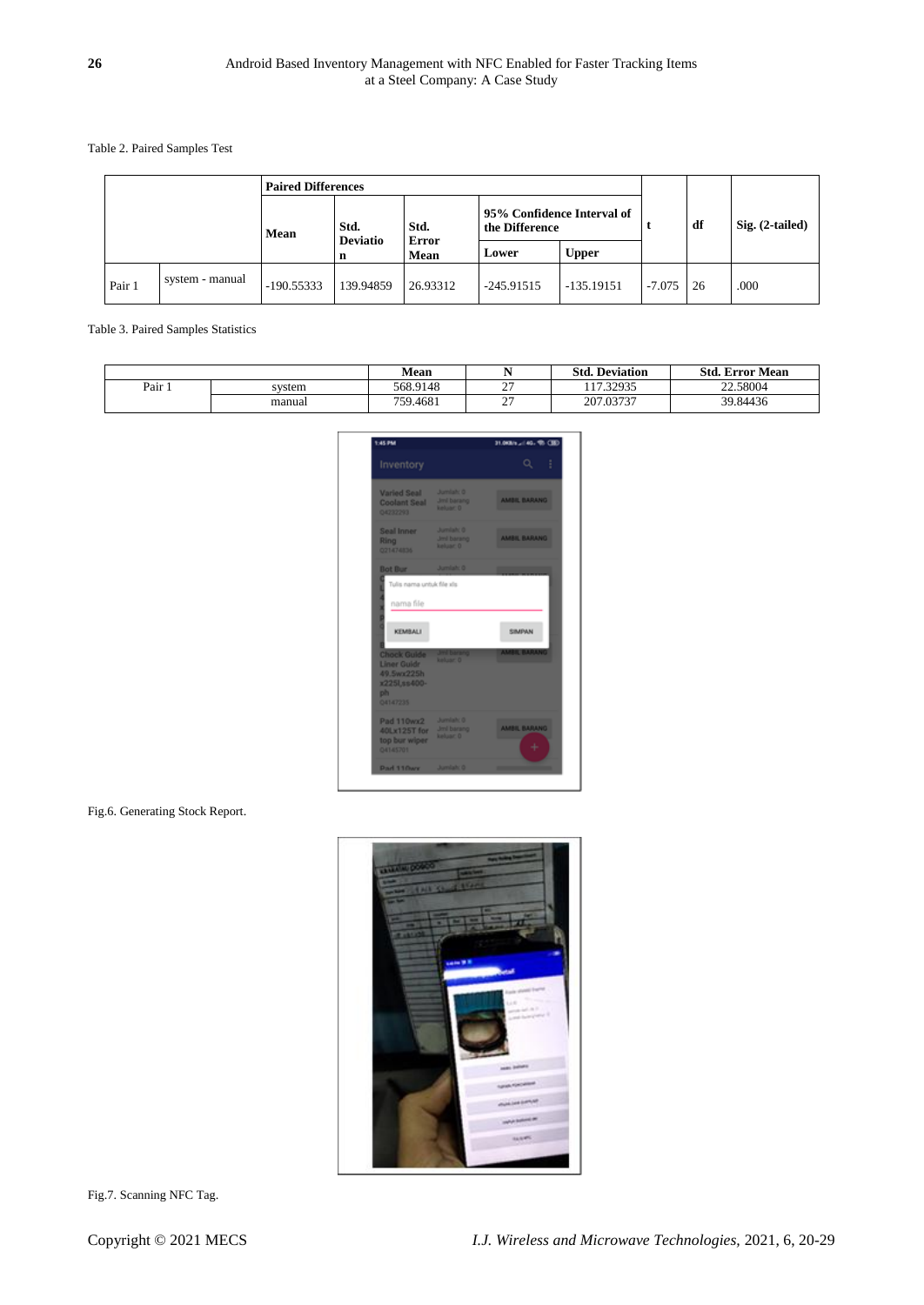

Fig.8. Detailed page of the application.

#### *5.3. Time Efficiency Comparison*

We first compare the time required of our approach with old method. Stopwatch method to measure the time of stocktaking by participants to obtain data point. The time required for stocktaking shown in Fig.9



Fig.9. Stocktaking times of different approaches.



Fig.10. Efficiency of new system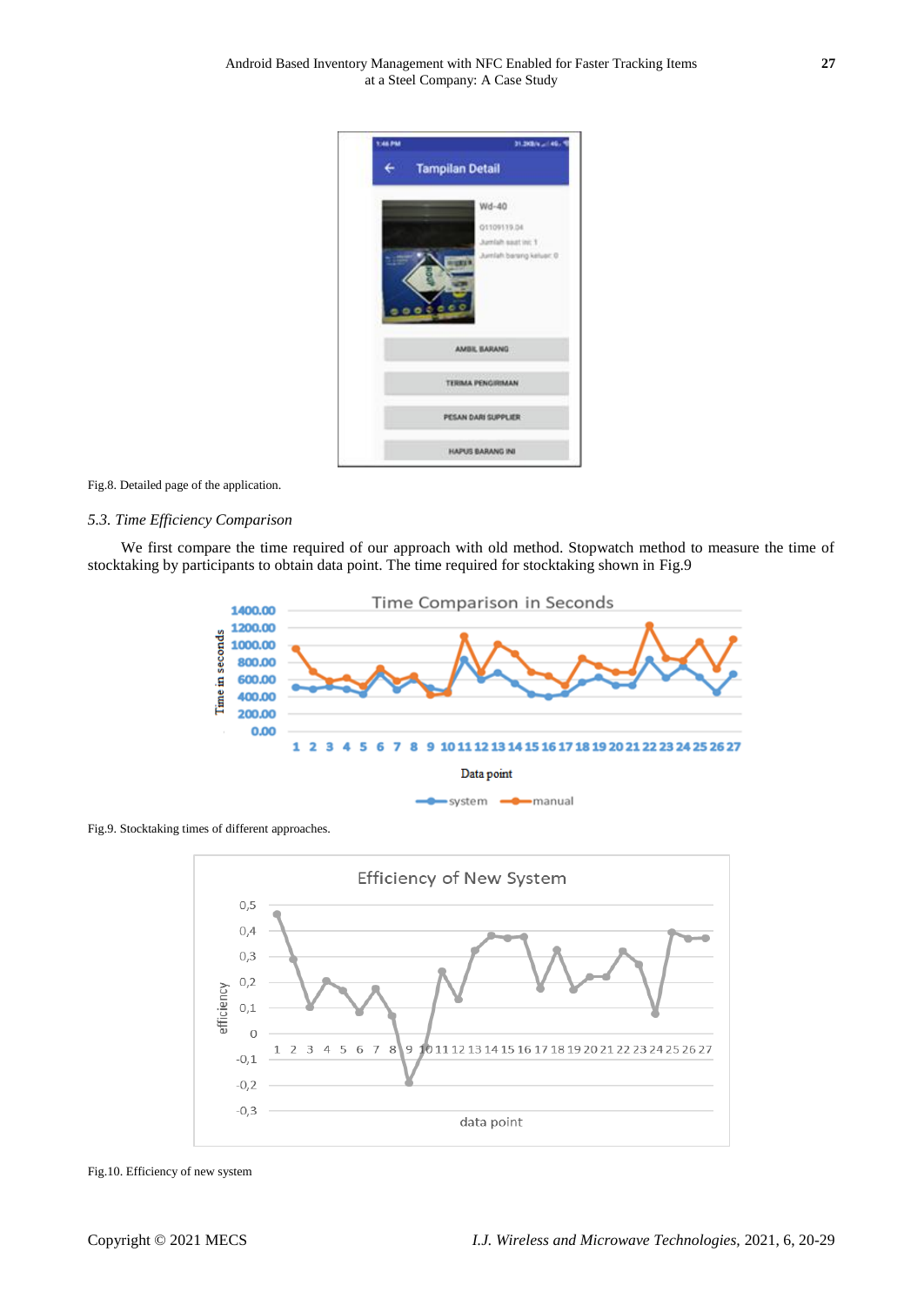Efficiency measures at each data point were calculated using our formula (2). The results in Fig.10 indicate that efficiency is being increased with a minimum of -0.19 and a maximum of 0.46. The average stocktaking time is reduced from 759.47 seconds to 568.91 seconds. Thus the efficiency is increased by 25%

# **6. Conclusion**

In this study, we prototype a possible solution for the challenge faced by a company, which manual work in checking and tracking goods, leads to inefficiency in inventory at the company. We compare our prototype system NFC inventory with a manual system. According to the results, there was a significant difference in duration checking time between the two systems, the new and manual systems ( $p < 0.05$ ). The developed system effectively solved the problem of slow process in inventory; the new system will be helpful in the company in terms of time efficiency. Moreover, we suggest management use this study to implement the solution for faster tracking items in inventory.

# **References**

- [1] A. Chaudhari, B. Rodrigues, P. Sakhare, and C. Fernandes, "Prototype for intelligent ticketing system using NFC," in *Proceedings of the 2015 International Conference on Green Computing and Internet of Things, ICGCIoT 2015*, 2016, pp. 877– 880.
- [2] J. A. Oluwaseyi, M. K. Onifade, and O. F. Odeyinka, "Evaluation of the Role of Inventory Management in Logistics Chain of an Organisation," *LOGI – Sci. J. Transp. Logist.*, vol. 8, no. 2, pp. 1–11, 2017.
- [3] N. Ya'acob, M. M. M. E. Goon, M. Z. Hakim Noor, A. L. Yusof, and A. Idris, "RFID (NFC) application employment on inventory tracking to improve security," in *IEEE Symposium on Wireless Technology and Applications, ISWTA*, 2014, pp. 176– 181.
- [4] P. Urien and S. Piramuthu, "Framework and authentication protocols for smartphone, NFC, and RFID in retail transactions," in *Proceedings of the 2013 IEEE 8th International Conference on Intelligent Sensors, Sensor Networks and Information Processing: Sensing the Future, ISSNIP 2013*, 2013, vol. 1, pp. 77–82.
- [5] A. Irfanto, T. Listyorini, and A. Murti, "An Android Based Inventory Reporting System: A Case Study in The Engineering Faculty of Muria Kudus University," 2019.
- [6] R.-S. Cheng, C.-P. Lin, K. W. Lin, and W.-J. Hong, "NFC based equipment management inventory system," *J. Inf. Hiding Multimed. Signal Process*, vol. 6, pp. 1145–1155, 2015.
- [7] N. M. Kachingwe and J. Phiri, "Automatic Data Capturing At Satellite Depots Based On NFC Technology.," *Int. J. Innov. Res. Comput. Commun. Eng.*, vol. 7, p. 8123, Jul. 2018.
- [8] S. U. Masruroh, A. Fiade, and I. R. Julia, "NFC Based Mobile Attendence System with Facial Authorization on Raspberry Pi and Cloud Server," *2018 6th Int. Conf. Cyber IT Serv. Manag.*, no. Citsm, pp. 1–6, 2018.
- [9] S. Sukaphat, W. Chaipuvaphat, S. Ketsuthi, S. Paisopa, and S. Teanrungroj, "An Application of NFC technology on class attendance systems," in *Communications in Computer and Information Science*, 2018.
- [10] L. Ye, Y. Wang, and J. Chen, "Research on the Intelligent Warehouse Management System Based on Near Field Communication (NFC) Technology," *Int. J. Adv. Pervasive Ubiquitous Comput.*, vol. 8, no. 2, pp. 38–55, 2017.
- [11] D. Jagodi, D. Vuji, and S. Ran, "Android system for identification of objects based on QR code," vol. 7, pp. 922-925.
- [12] N. Shetty and H. Ragab-hassen, "NFC-based Asset Management for Medical Equipment," pp. 246–251, 2015.
- [13] T. Hartványi and C. I. Hencz, "NFC applications in the tracking systems," in *International Conference on Industrial Logistics, ICIL 2014 - Conference Proceedings*, 2014, vol. 7, no. 2, pp. 135–142.
- [14] F. Liu, Z. Qin, Y. Zhang, and X. Hou, "The Application of NFC Verification System in Warehouse Management System," no. Icimm, pp. 710–716, 2016.
- [15] D. Pigini and M. Conti, "NFC-based traceability in the food chain," *Sustain.*, 2017.

# **Author's Profile**



.

**Suci Laksono** born on February 2, 1994. He received S.Kom degree from STMIK Cilegon, Indonesia in 2016. Applied a master student at BINUS university, Indonesia. His current interests include mobile development and machine learning. He is currently working at PT.KP, Indonesia.